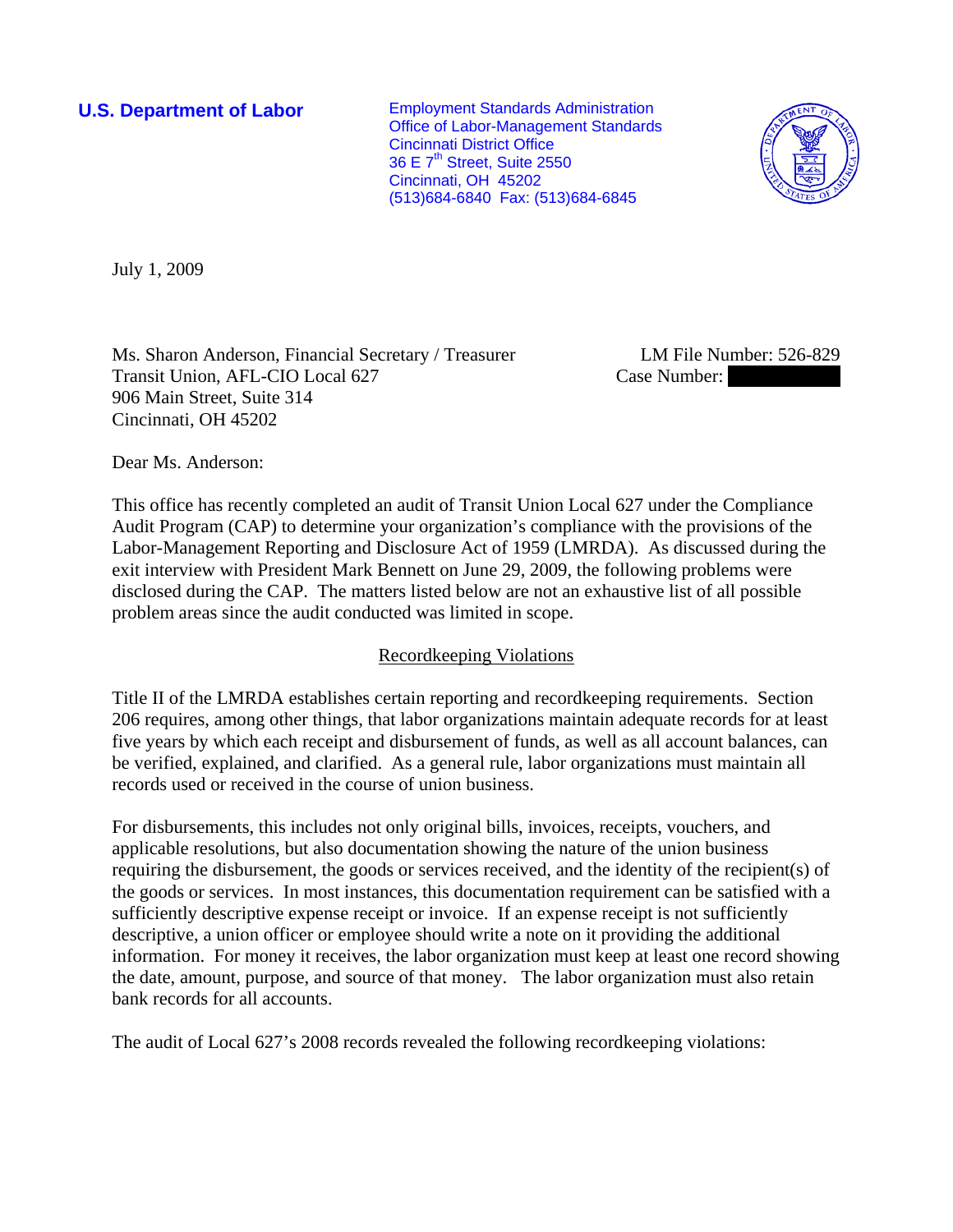Ms. Sharon Anderson July 1, 2009 Page 2 of 4

## 1. General Reimbursed and Credit Card Expenses

 Local 627 did not always retain adequate documentation for reimbursed expenses and credit card charges incurred by union officers. For example, between January 1, 2008 and March 21, 2008, Local 627 had \$6,023.03 in credit card charges, but I was only able to find supporting documentation for \$1,900.75 (32%) of those charges.

 Although it appears that the union maintained adequate documentation for reimbursed expenses, records were not maintained in such a way that they would provide in sufficient detail the necessary information from which reports filed with the Secretary may be verified, clarified, or checked for accuracy and completeness. I was unable to trace reimbursement checks back to a corresponding voucher, and I was unable to trace all of the expenses listed in reimbursement vouchers back to an original source document (i.e., transaction receipts). The union's Expense Reimbursement Vouchers combine credit charges, cash transactions, and mileage expenses for both officers, so it is impossible to determine for what expenses each officer was being reimbursed.

 As previously noted above, labor organizations must retain original receipts, bills, and vouchers for all disbursements. The president and treasurer (or corresponding principal officers) of your union, who are required to sign your union's LM report, are responsible for properly maintaining union records.

2. Failure to Record Receipts

Local 627 did not properly record in its receipts records some employer dues check-off checks. For example, while the union recorded the check-off amount for some dues payments, other payments were recorded only as part of a combined deposit amount. Union receipts records must include an adequate identification of all money the union receives. The records should show the date and amount received, and the source of the money.

3. Receipt Dates Not Recorded

Entries in Local 627's receipts records reflect the date the union deposited money, but not the date money was received. Union receipts records must show the date of receipt. The date of receipt is required to verify, explain, or clarify amounts required to be reported in Statement B (Receipts and Disbursements) of the Form LM-2 Labor Organization Annual Report. The LM-2 instructions for Statement B state that the labor organization must record receipts when it actually receives money and disbursements when it actually pays out money. Failure to record the date money was received could result in the union reporting some receipts for a different year than when it actually received them.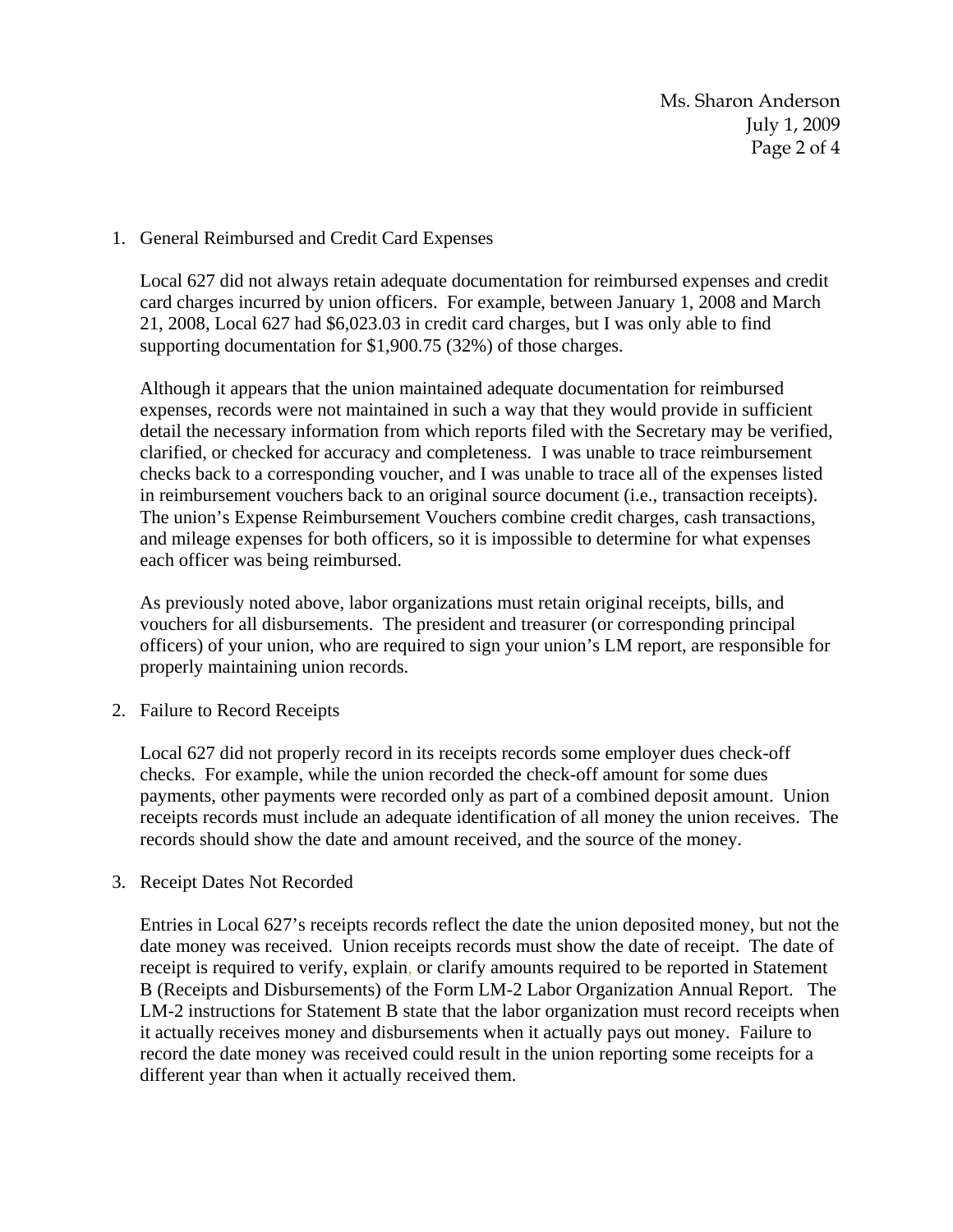Ms. Sharon Anderson July 1, 2009 Page 3 of 4

Based on your assurance that Local 627 will retain adequate documentation in the future, OLMS will take no further enforcement action at this time regarding the above violations.

# Reporting Violations

The audit also disclosed a violation of LMRDA Section 201(b), which requires labor organizations to file annual financial reports accurately disclosing their financial condition and operations. The Labor Organization Annual Report Form LM-2 filed by Local 627 for its fiscal year ending December 31, 2008 was deficient in the following areas:

1. Disbursements to Officers

Local 627 did not include some reimbursements to officers totaling at least \$4,687.38 in Schedule 11 (All Officers and Disbursements to Officers). It appears that the local erroneously reported these payments in Schedules 15 through 19.

The union must report in Column F of Schedules 11 and 12 (Disbursements for Official Business) direct disbursements to officers and employees for reimbursement of expenses they incurred while conducting union business. In addition, the union must report in Column F of Schedules 11 and 12 indirect disbursements made to another party (such as a credit card company) for business expenses union personnel incur. However, the union must report in Schedules 15 through 19 indirect disbursements for business expenses union personnel incur for transportation by public carrier (such as an airline) and for temporary lodging expenses while traveling on union business. The union must report in Column G (Other Disbursements) of Schedules 11 and 12 any direct or indirect disbursements to union personnel for expenses not necessary for conducting union business.

2. Failure to File Bylaws

The audit disclosed a violation of LMRDA Section 201(a), which requires that a union submit a copy of its revised constitution and bylaws with its LM report when it makes changes to its constitution or bylaws. Local 627 amended its constitution and bylaws in 2006, but did not file a copy with its LM report for that year.

Local 627 has now filed a copy of its constitution and bylaws.

I am not requiring that Local 627 file an amended LM report for 2008 to correct the deficient items mentioned above, but Local 627 has agreed to properly report the deficient items on all future reports it files with OLMS.

### Other Violations